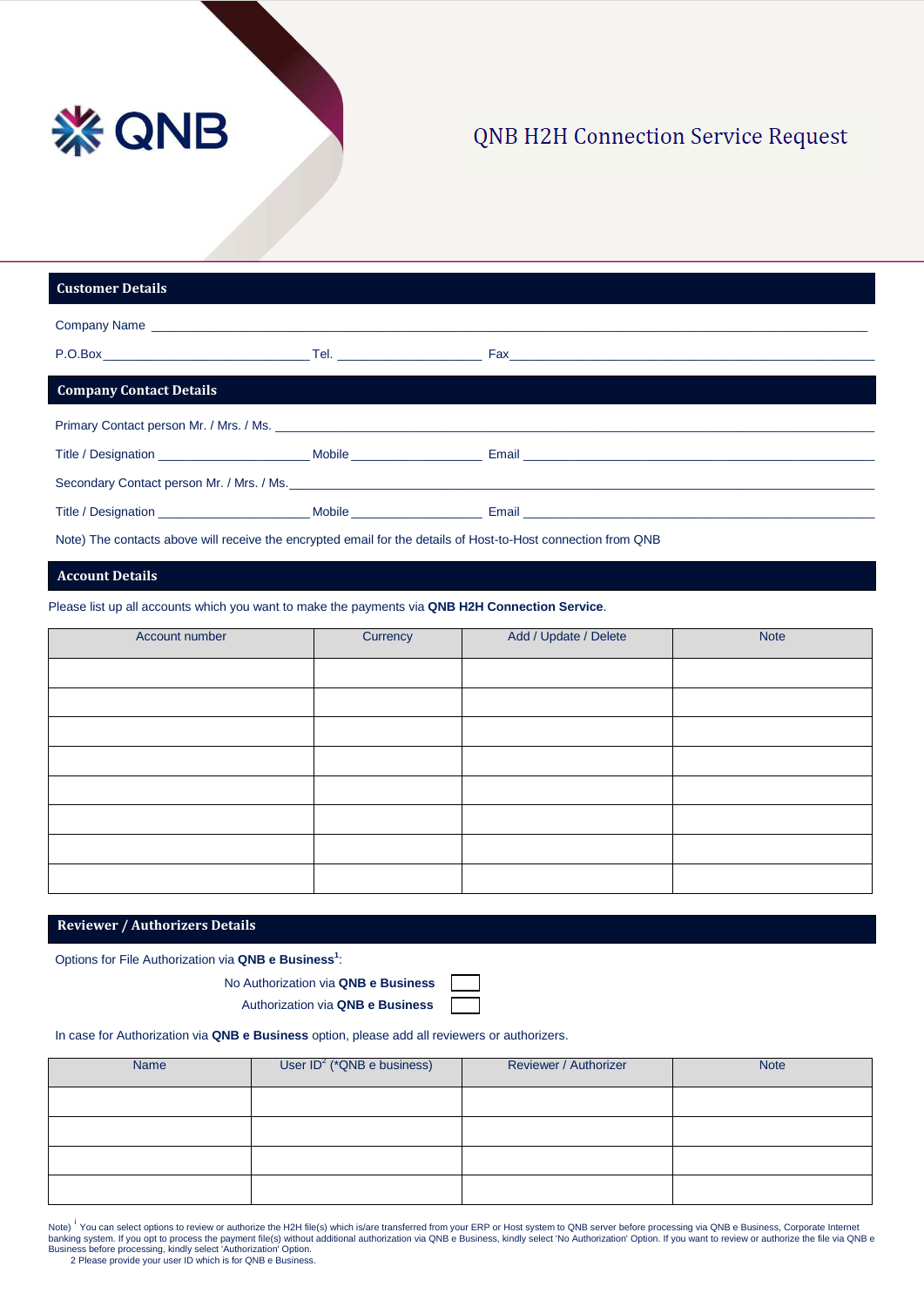The management accepts full responsibility for all actions taken on **QNB e Business** accessed through their User ID and Password combination for **QNB H2H Connection Service**. The authorized

users are obligated, by signing below, to follow all QNB policies, procedures, standards and practices with regard to Information Security and Customer Confidentiality.

| <b>Company Authorized Signatory</b>                                                                              |                                                                                                                                                                                                                                |      |  |  |   |         |  |  |  |  |
|------------------------------------------------------------------------------------------------------------------|--------------------------------------------------------------------------------------------------------------------------------------------------------------------------------------------------------------------------------|------|--|--|---|---------|--|--|--|--|
| Name                                                                                                             | Signature experience and the state of the state of the state of the state of the state of the state of the state of the state of the state of the state of the state of the state of the state of the state of the state of th | Date |  |  |   | $M$ $M$ |  |  |  |  |
| Name                                                                                                             | Signature Signature Signature Signature Signature Signature Signature Signature Signature Signature Signature Signature Signature Signature Signature Signature Signature Signature Signature Signature Signature Signature Si | Date |  |  | M | M       |  |  |  |  |
|                                                                                                                  | Signature Signature Signature Signature Signature Signature Signature Signature Signature Signature Signature Signature Signature Signature Signature Signature Signature Signature Signature Signature Signature Signature Si | Date |  |  |   | M M     |  |  |  |  |
| <b>For Bank Use</b>                                                                                              |                                                                                                                                                                                                                                |      |  |  |   |         |  |  |  |  |
| Company's Signature Verified by I hereby that QNB H2H Connection Service set-up for above request was completed. |                                                                                                                                                                                                                                |      |  |  |   |         |  |  |  |  |
| Processed by Processed by                                                                                        | Signature Signature Signature Signature Signature Signature Signature Signature Signature Signature Signature Signature Signature Signature Signature Signature Signature Signature Signature Signature Signature Signature Si | Date |  |  | M | M       |  |  |  |  |
| Authorized by ______________________                                                                             |                                                                                                                                                                                                                                | Date |  |  |   | M M     |  |  |  |  |